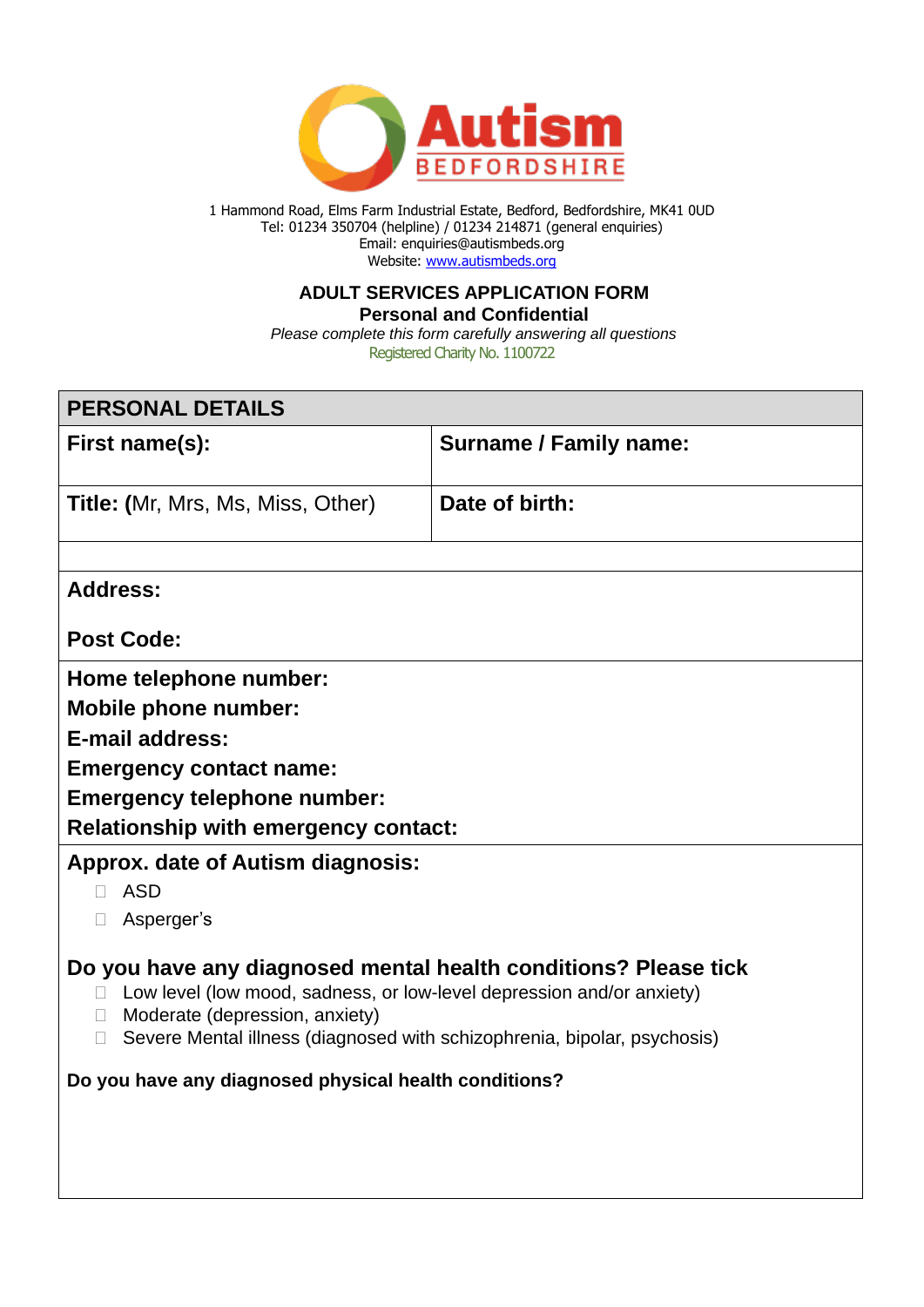| What is your current weekly timetable? |                            |         |                     |          |                       |                    |        |
|----------------------------------------|----------------------------|---------|---------------------|----------|-----------------------|--------------------|--------|
|                                        | Monday                     | Tuesday | Wednesday           | Thursday | Friday                | Saturday           | Sunday |
| Morning                                |                            |         |                     |          |                       |                    |        |
| Afternoon                              |                            |         |                     |          |                       |                    |        |
| Evening                                |                            |         |                     |          |                       |                    |        |
| <b>Current Status</b>                  |                            |         |                     |          |                       |                    |        |
|                                        | Unemployed                 |         | Full time employed  |          |                       | Part time employed |        |
|                                        | <b>Full time Education</b> |         | Part time education |          | <b>Voluntary work</b> |                    |        |

# **Brief Educational Background:**

| <b>Secondary School, College or Uni</b> | <b>From</b> | To |
|-----------------------------------------|-------------|----|
|                                         |             |    |
|                                         |             |    |

# **Brief Employment Background:**

| Name of Workplace | <b>From</b> | To |
|-------------------|-------------|----|
|                   |             |    |
|                   |             |    |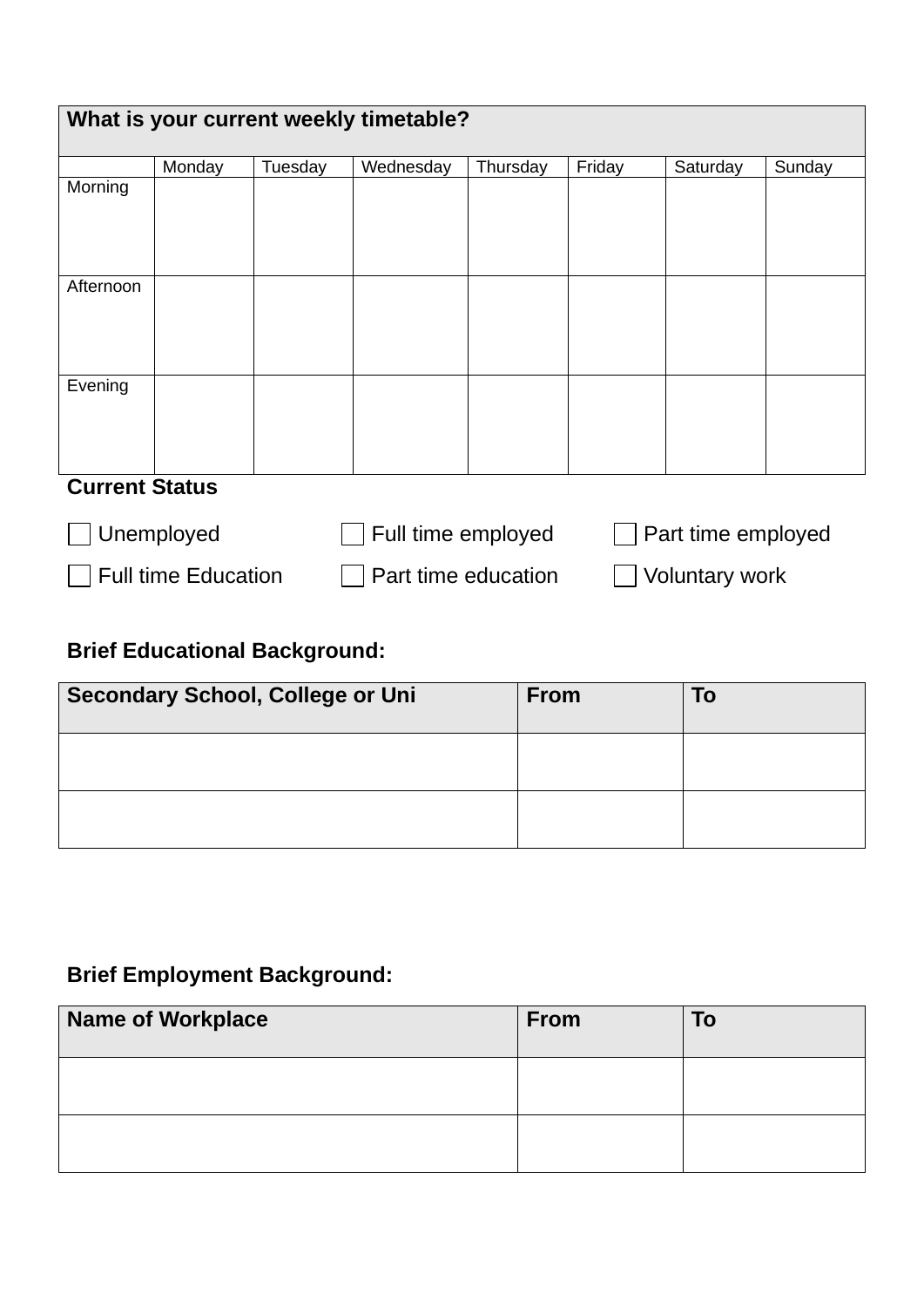With your permission we would like to contact any other services that you are currently accessing or have recently accessed. We do this to ensure that the support we offer complements any support plans you already have in place. If you are happy for Autism Bedfordshire to contact these professionals, please provide their contact details below.

| <b>SERVICES THAT YOU ARE CURRENTLY ACCESSING</b> |                        |                                                                      |  |  |
|--------------------------------------------------|------------------------|----------------------------------------------------------------------|--|--|
| <b>Details</b>                                   | <b>Contact details</b> | Please indicate if<br>you are currently<br>accessing this<br>service |  |  |
| <b>Social Worker</b>                             |                        |                                                                      |  |  |
| Psychiatrist                                     |                        |                                                                      |  |  |
| <b>Community Nurse</b>                           |                        |                                                                      |  |  |
| Occupational<br>Therapist                        |                        |                                                                      |  |  |
| Speech language<br>therapist                     |                        |                                                                      |  |  |
| Physiotherapist                                  |                        |                                                                      |  |  |
| Psychologist                                     |                        |                                                                      |  |  |
| <b>Probation worker</b>                          |                        |                                                                      |  |  |
| Support<br>Worker/PA/Key<br>worker               |                        |                                                                      |  |  |
| Other                                            |                        |                                                                      |  |  |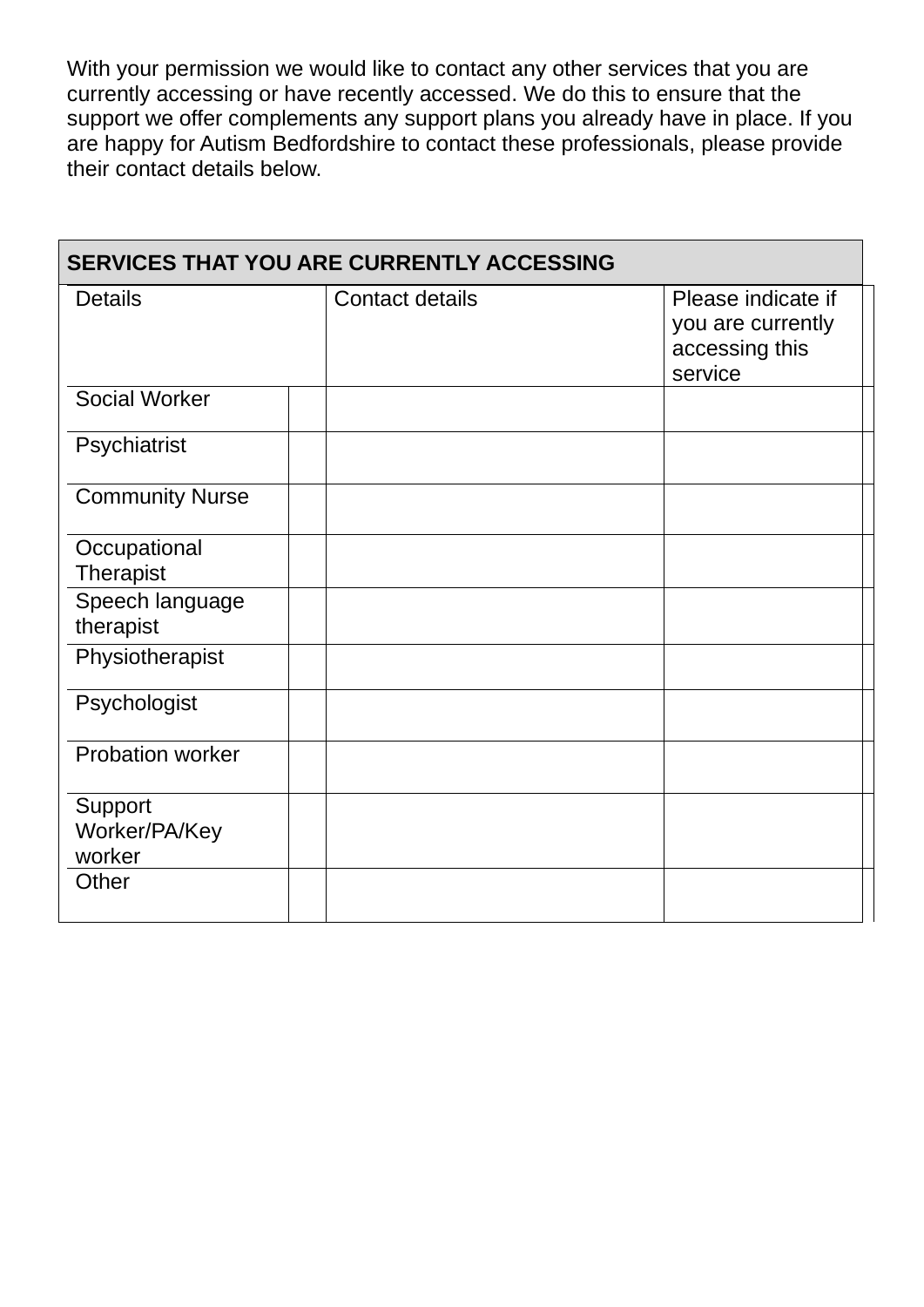## **ABOUT YOU**

To help us understand you, your strengths and where you might need extra support, please complete the sections below, telling us honestly where you feel in relation to each area on a scale of 1-10. (1 meaning that you need a lot of help and 10 meaning that you don't feel you need any help in this area).

| Area in your life                                                                                                | Your strengths and<br>weaknesses in this area | Rating<br>$*(1 -$<br>10) | Any other comments |
|------------------------------------------------------------------------------------------------------------------|-----------------------------------------------|--------------------------|--------------------|
| <b>Physical Health</b>                                                                                           |                                               |                          |                    |
| How do you feel<br>about yourself?<br>(Do you feel good<br>about yourself, are<br>you a confident<br>person?)    |                                               |                          |                    |
| <b>Sensory Issues</b><br>(Are you sensitive<br>to light, noise,<br>smell touch, or<br>have any other<br>issues?) |                                               |                          |                    |
| Written and verbal<br>communication                                                                              |                                               |                          |                    |
| Social and<br><b>Relationship skills</b><br>(Do you find it easy<br>to get along with<br>other people?)          |                                               |                          |                    |
| How do you cope<br>in stressful<br>situations?                                                                   |                                               |                          |                    |
| What activities do<br>you enjoy and what<br>interests do you<br>have?                                            |                                               |                          |                    |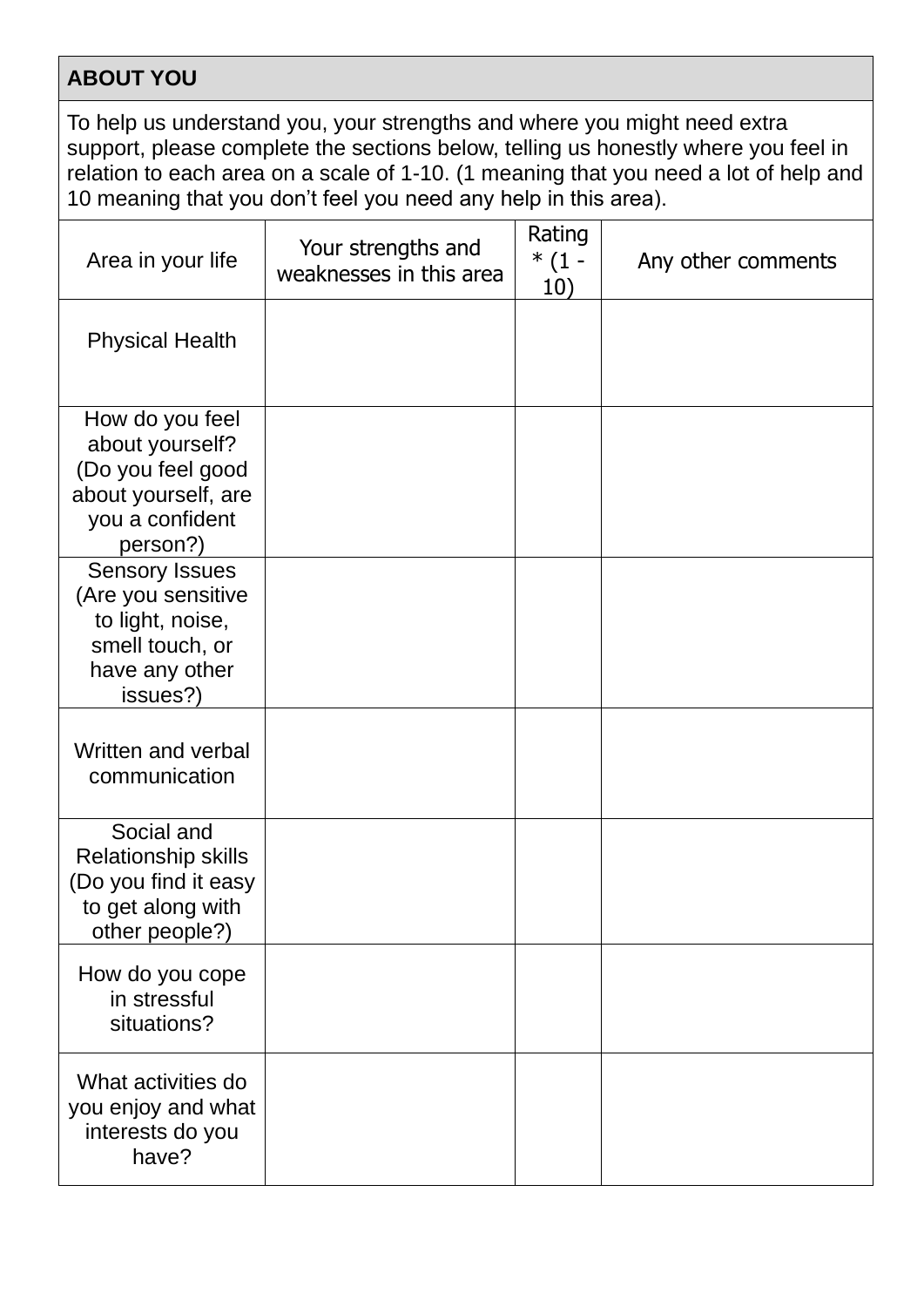## **ADDITIONAL INFORMATION**

**Is there any other information you feel might be relevant?** (e.g. criminal convictions, care plans)

## **MONITORING EQUAL OPPORTUNITIES**

Autism Bedfordshire are dedicated to equal opportunities. The aims of the equal opportunities policy is to ensure that no client receives less favourable treatment on the grounds of race, colour, nationality, gender, sexual orientation, marital status, age, religion or any disability nor disadvantaged by conditions or requirements which cannot be shown to be justifiable.

**This monitoring information section will not be kept with your application form and will not be used for service decisions. It will only be used for statistical monitoring purposes to ensure all applicants receive the same consideration and are treated fairly**.

Data is collected in accordance with requirements of the Data Protection Act.

## **ETHNICITY GROUP**

| <b>Asian or Asian British</b>                                                                                                                  | <b>White</b>                                                                                                                    |  |  |  |
|------------------------------------------------------------------------------------------------------------------------------------------------|---------------------------------------------------------------------------------------------------------------------------------|--|--|--|
| <b>Banglades</b><br>Sri Lankan<br><b>British</b><br>hi                                                                                         | Irish<br><b>Chinese</b><br><b>British</b>                                                                                       |  |  |  |
| Indian<br>Pakistani<br>Other                                                                                                                   | Other (1)                                                                                                                       |  |  |  |
| <b>Black or Black British</b><br><b>British</b><br>African(2)<br>Caribbean<br><b>Other</b><br>Any other<br>Background (3)<br>Prefer not to say | <b>Dual Heritage</b><br><b>White and Black</b><br>White and<br>Caribbean<br>Asian<br><b>White and Black</b><br>African<br>Other |  |  |  |
| Unknown                                                                                                                                        |                                                                                                                                 |  |  |  |
|                                                                                                                                                |                                                                                                                                 |  |  |  |
| <b>Religious or other beliefs</b>                                                                                                              |                                                                                                                                 |  |  |  |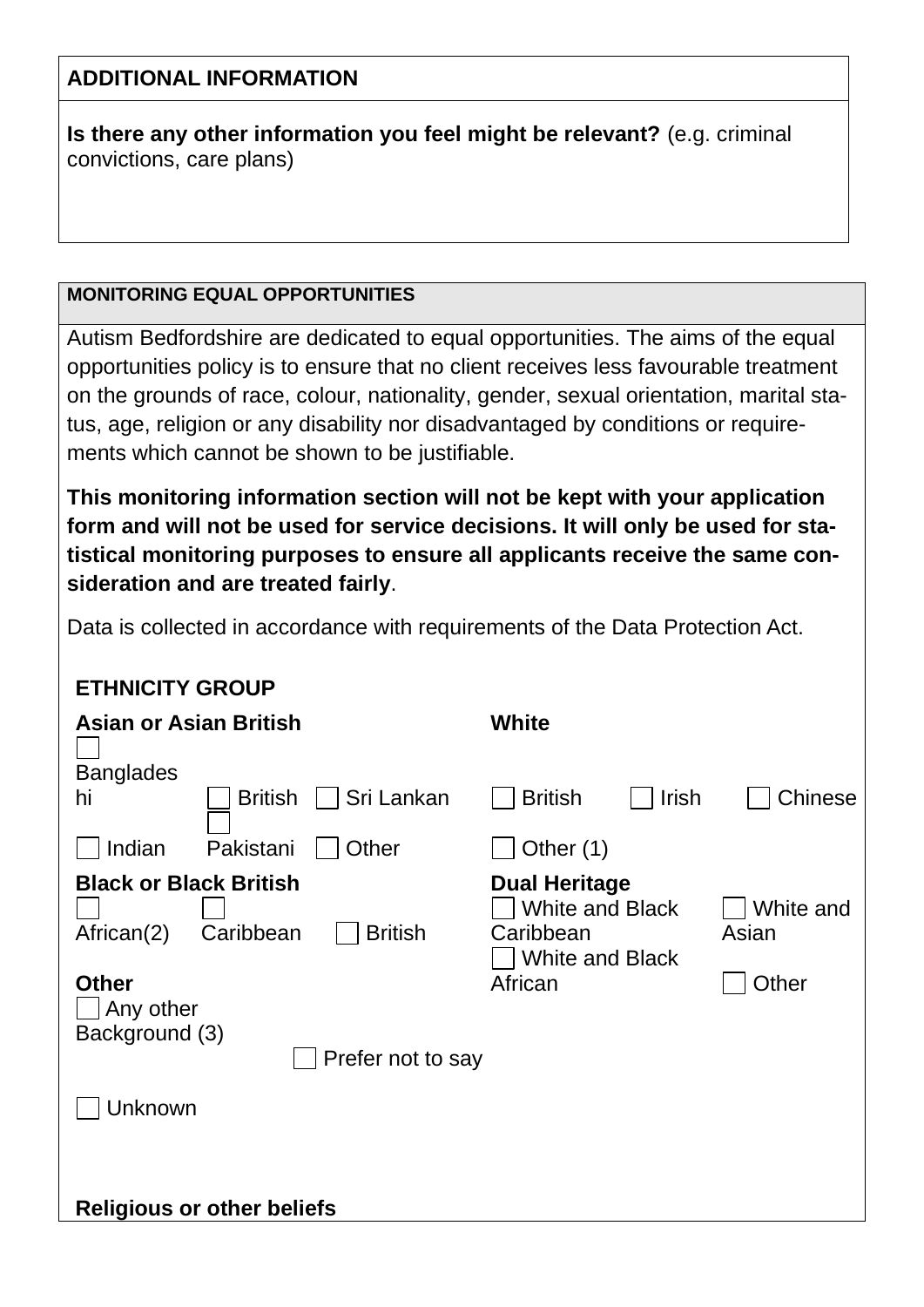| No Religion<br>Hindu                                                                                            | Christian<br>Jewish             | <b>Buddhist</b><br><b>Muslim</b> |
|-----------------------------------------------------------------------------------------------------------------|---------------------------------|----------------------------------|
| <b>Sikh</b>                                                                                                     | Other                           | Prefer not to say                |
| <b>Gender</b>                                                                                                   |                                 |                                  |
| Male<br>Transgender<br>Other                                                                                    | Female<br>Gender<br>questioning | Non-Binary<br>Prefer not to say  |
| <b>Sexual Orientation</b><br>Heterosexual<br>Homosexual<br>Bi-sexual<br>Other<br>Not known<br>Prefer not to say |                                 |                                  |

## **NOTES**

- (1) Turkish, Turkish Cypriot, Traveler of Irish heritage, Albanian, Greek/Greek Cypriot, Gypsy Roma, White Eastern Europe, White Eastern Europe, any other White.
- (2) Angolan, Congolese, Ghanaian, Nigerian, Sierra Leonean, Somali, Sudanese, any other Black African.
- (3) Afghan, Kurdish, Latin/South/Central American, Vietnamese, any other ethnic group

### **What will we use this information for?**

In the first instance we will use this information to assess a person's eligibility for our services often in association with a face-to-face assessment. We will then store this information both electronically and as a physical copy at our office so that staff members can access relevant information when it is needed.

From time to time we will anonymise your information and use it to collectively report on who is accessing our service to local authorities, funders, and other stakeholders.

### **DECLARATION AGREEMENT**

I confirm that the details on this document are true and correct.

**Please read the below information carefully and sign at the bottom to indicate you have**